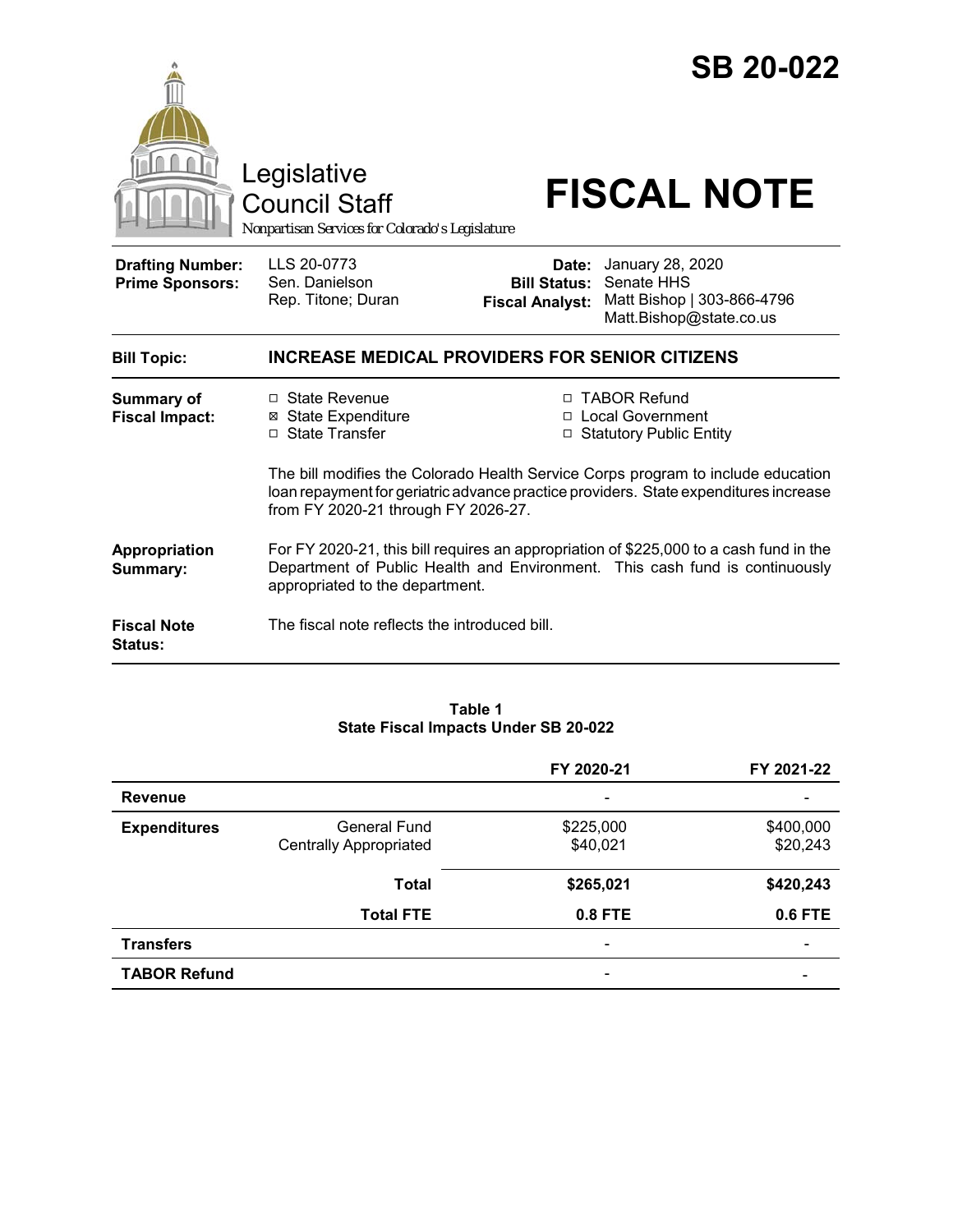January 28, 2020

# **Summary of Legislation**

The bill modifies the Colorado Health Service Corps program in the Department of Public Health and Environment (CDPHE) to include geriatric advanced practice providers. The bill allows geriatric advanced practice providers who meet certain criteria to participate in an education loan repayment program. In order to be eligible, a geriatric advanced practice provider must agree to spend at least fifty percent of their time providing geriatric care in a health professional shortage area in Colorado and enter into a contract to provide such care for at least two years. In addition, they must have completed at least one of the following:

- a formal, postgraduate geriatrics training program;
- formal geriatrics training within an advanced practice provider training program and at least twelve months of postgraduate clinical experience, at least half of which was spent providing geriatric care;
- at least twenty-four months of postgraduate clinical experience, at least half of which was spent providing geriatric care; or
- a geriatric track clinical experience during an advanced practice provider training program, in which at least half of the clinical training time was spent providing geriatric care.

The bill also updates the definition of "state designated health professional shortage area" to include a shortage of geriatric advanced practice providers and increases the membership of the Colorado Health Service Corps Advisory Council from fifteen to sixteen with the addition of a physician who provides geriatric care or a geriatric advanced practice provider.

The bill requires appropriations to the Colorado Health Service Corps Fund for use in providing loan repayments for geriatric advanced practice providers, in the following amounts:

- \$225,000 in FY 2020-21;
- \$400,000 in FY 2021-22;
- \$575,000 in FY 2022-23;
- \$450,000 in FY 2023-24; and
- \$275,000 in FY 2024-25.

## **Background**

The Colorado Health Service Corps program is administered by the Primary Care Office at the CDPHE, and was created in 2009. It provides educational loan repayment for medical professionals who agree to provide primary health care services in a federally designated health professional shortage area. Participating medical professionals serve in public or non-profit clinics in low-income or rural areas throughout the state. Since FY 2009-10, the program has grown from \$250,000 in annual loan repayment funding to \$10,690,569 in FY 2019-20. The program currently operates with 10.7 FTE.

## **Assumptions**

The fiscal note assumes that operating costs associated with administering the program are paid out of the bill's appropriation. The balance of the appropriation is awarded via three-year loan repayment contracts which are paid in year one of the contract and monitored for compliance in years two and three.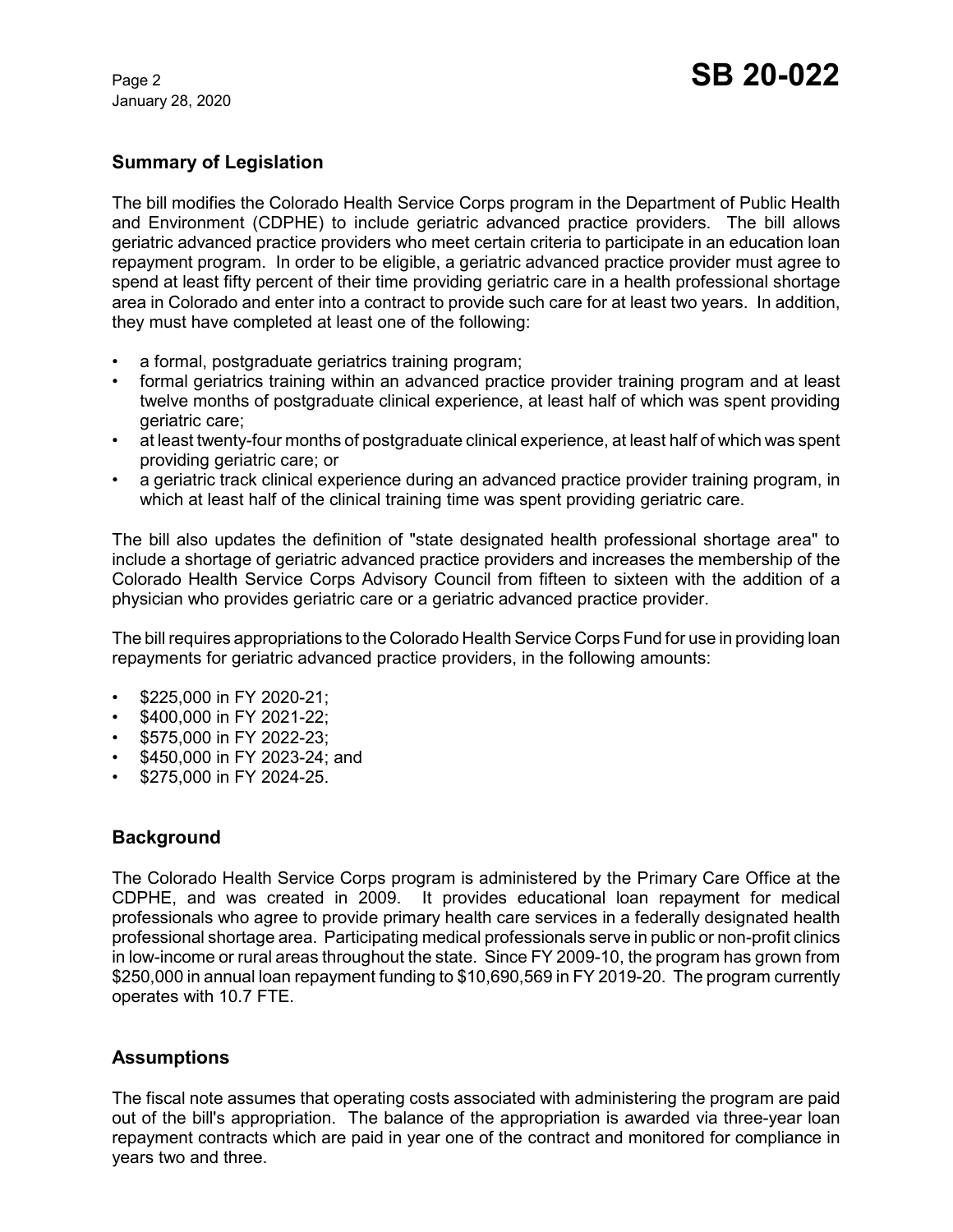# **State Expenditures**

The bill increases state expenditures by \$261,428 and 0.8 FTE in FY 2020-21 and by \$420,243 and 0.6 FTE in FY 2021-22. State expenditures in the subsequent years will be based on the amounts appropriated in the bill, with administration costs depending on the number of contracts awarded and biennial reporting requirements. New expenditures are displayed in Table 2 and described below.

|                                             | FY 2020-21 | FY 2021-22 |
|---------------------------------------------|------------|------------|
| Department of Public Health and Environment |            |            |
| <b>Personal Services</b>                    | \$51,997   | \$38,789   |
| <b>Operating Expenses</b>                   | \$1,525    | \$1,255    |
| <b>Capital Outlay Costs</b>                 | \$6,200    |            |
| Contractor                                  | \$31,250   | -          |
| Data Hosting                                | \$2,000    | \$2,000    |
| <b>Contracts to Providers</b>               | \$132,028  | \$357,956  |
| Centrally Appropriated Costs*               | \$36,428   | \$20,243   |
| <b>Total Cost</b>                           | \$261,428  | \$420,243  |
| <b>Total FTE</b>                            | 0.8 FTE    | 0.6 FTE    |

#### **Table 2 Expenditures Under SB 20-022**

 *\* Centrally appropriated costs are not included in the bill's appropriation.*

**Department of Public Health and Environment.** Beginning with FY 2020-21, the CDPHE will collect and analyze data from geriatric clinicians, post its geriatric shortage assessment, promote the geriatric program, evaluate applications, select contractors, execute contracts, and monitor program participants. Also in FY 2020-21, the CDPHE will develop shortage designation methodology, solicit stakeholder feedback on the methodology, and promulgate rules. In FY 2021-22 and beyond, the CDPHE will evaluate, select, and monitor new contracts.

- **Contractor and data hosting.** The CDPHE's Colorado Health Systems Directory is provided by an independent vendor. The directory will need to be updated in FY 2020-21 to track geriatric training data and maintained annually.
- **Contracts to providers.** The remaining funds appropriated by the bill will be used for the loan repayment program for qualified geriatric advanced practice providers. The program offers three-year contracts of up to \$50,000, which are paid in the first year and monitored in the subsequent two years. It is expected that \$132,028 in FY 2020-21 and \$357,956 in FY 2021-22 will be awarded to program participants.

**Centrally appropriated costs.** Pursuant to a Joint Budget Committee policy, certain costs associated with this bill are addressed through the annual budget process and centrally appropriated in the Long Bill or supplemental appropriations bills, rather than in this bill. These costs, which include employee insurance and supplemental employee retirement payments, are estimated to be \$36,428 in FY 2020-21 and \$20,243 in FY 2021-22.